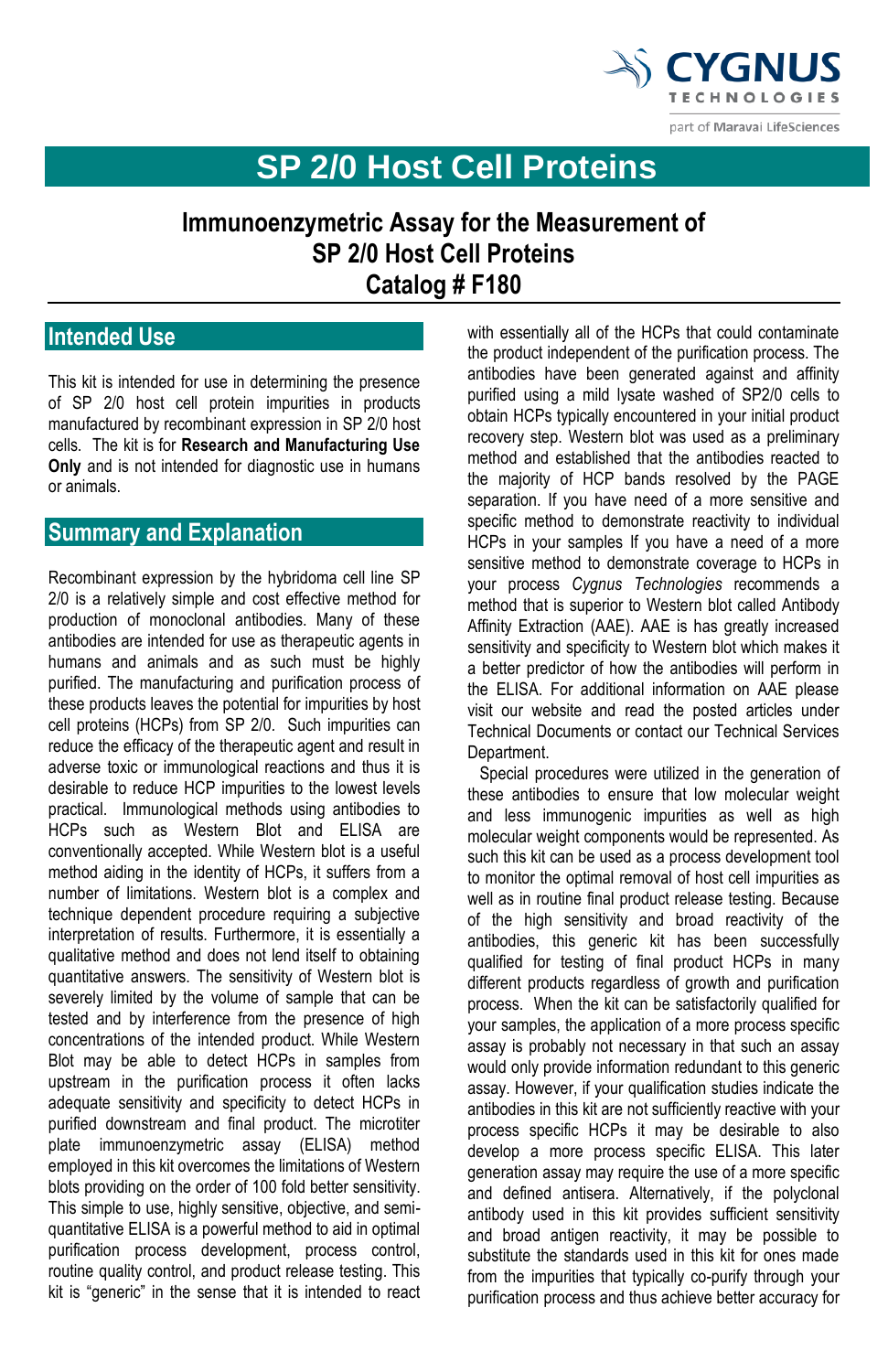process specific HCPs. The suitability of this kit for a given sample type and product must be determined and qualified experimentally by each laboratory. The use of a process specific assay with more defined antigens and antibodies in theory may yield better sensitivity however such an assay runs the risk of being too specific in that it may fail to detect new or atypical impurities that might result from some process irregularity or change. For this reason it is recommended that a broadly reactive "generic" host cell protein assay be used as part of the final product purity analysis even when a process specific assay is available. If you deem a more process specific assay is necessary, *Cygnus Technologies* is available to apply its proven technologies to develop such antibodies and assays on custom basis.

### **Principle of the Procedure**

The SP 2/0 assay is a two-site immunoenzymetric assay. Samples containing SP 2/0 HCPs are reacted in microtiter strips coated with an affinity purified capture antibody. A second horseradish peroxidase (HRP) enzyme labeled anti-SP 2/0 antibody is reacted, simultaneously resulting in the formation of a sandwich complex of solid phase antibody-HCP-enzyme labeled antibody. The microtiter strips are washed to remove any unbound reactants. The substrate, tetramethylbenzidine (TMB) is then reacted. The amount of hydrolyzed substrate is read on a microtiter plate reader and is directly proportional to the concentration of SP 2/0 HCPs present.

## **Reagents & Materials Provided**

| Component                                                     | Product # |
|---------------------------------------------------------------|-----------|
| Anti-SP 2/0 HRP                                               | F181      |
| Affinity purified goat antibody conjugated to HRP             |           |
| in a protein matrix with preservative. 1x12mL                 |           |
| Anti-SP 2/0 coated microtiter strips                          | F182*     |
| 12x8 well strips in a bag with desiccant                      |           |
| SP 2/0 HCP Standards                                          | F183      |
| Solubilized SP 2/0 HCPs in human                              |           |
| immunoglobulin with preservative. Standards at                |           |
| 0, 2, 8, 25, 75, and 200ng/mL. 1 mL/vial                      |           |
| <b>Stop Solution</b>                                          | F006      |
| 0.5M sulfuric acid. 1x12mL                                    |           |
| <b>TMB Substrate</b>                                          | F005      |
| 3,3',5,5' Tetramethylbenzidine. 1x12mL                        |           |
| <b>Wash Concentrate (20X)</b>                                 | F004      |
| Tris buffered saline with preservative. 1x50mL                |           |
| * All concernents and be accelered concertable concert # F400 |           |

**\***All components can be purchased separately except # F182.

## **Storage & Stability**

- All reagents should be stored at  $2^{\circ}$ C to  $8^{\circ}$ C for stability until the expiration date printed on the kit.
- After prolonged storage, you may notice a salt precipitate and/or yellowing of the wash

concentrate. These changes will not impact assay performance. To dissolve the precipitate, mix the wash concentrate thoroughly and dilute as directed in the 'Preparation of Reagents' section.

• Reconstituted wash solution is stable until the expiration date of the kit.

## **Materials & Equipment Required But Not Provided**

Microtiter plate reader spectrophotometer with dual wavelength capability at 450 & 650nm. *(If your plate reader does not provide dual wavelength analysis you may read at just the 450nm wavelength.)*

- Pipettors  $50\mu$ L and  $100\mu$ L
- Repeating or multichannel pipettor  $100\mu L$
- Microtiter plate rotator (400 600 rpm)
- Sample Diluent recommended Cat # F183A-100 (100mL) , F183A-500 (500mL) or F183A (1000mL)
- Distilled water
- 1 liter wash bottle for diluted wash solution

#### **Precautions**

- For Research or Manufacturing use only.
- Stop reagent is 0.5M H<sub>2</sub>SO<sub>4</sub>. Avoid contact with eyes, skin, and clothing.
- The standards used in this kit contain human immunoglobulin derived from human serum. The source material was tested and found negative for antibody to HIV and Hepatitis B surface antigen. No known method can offer total assurance that HIV or Hepatitis virus or other infectious agents are absent, *therefore handle these reagents as if they are potentially infectious.*
- This kit should only be used by qualified **technicians**

### **Preparation of Reagents**

- Bring all reagents to room temperature.
- Dilute wash concentrate to 1 liter in distilled water, label with kit lot and expiration date, and store at  $4^{\circ}$ C.

#### **Procedural Notes**

1. Complete washing of the plates to remove excess unreacted reagents is essential to good assay reproducibility and sensitivity. We advise against the use of automated or other manual operated vacuum aspiration devices for washing plates as these may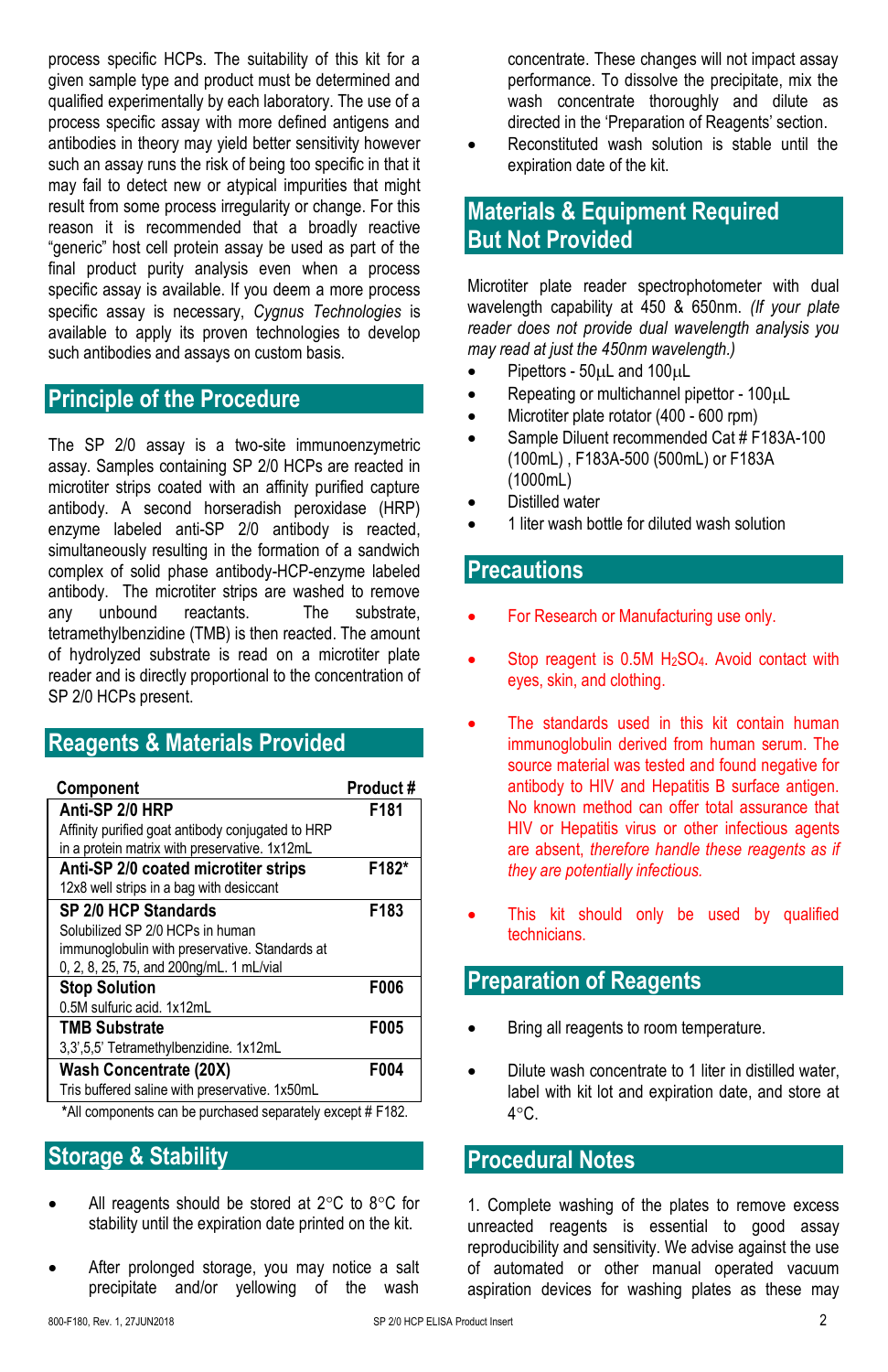result in lower specific absorbances, higher non-specific absorbance, and more variable precision. The manual wash procedure described below generally provides lower backgrounds, higher specific absorbance, and better precision. If duplicate CVs are poor or if the absorbance of the 0 standard is greater than 0.200, evaluate plate washing procedure for proper performance.

2. High Dose Hook Effect or poor dilutional linearity may be observed in samples with very high concentrations of HCP. High Dose Hook Effect is due to insufficient excess of antibody for very high concentrations of HCPs present in the samples upstream in the purification process. Samples greater than  $200 \mu g/mL$  may give absorbances less than the 200 ng/mL standard. It is also possible for samples to have certain HCPs in concentrations exceeding the amount of antibody for that particular HCP. In such cases the absorbance of the undiluted sample may be lower than the highest standard in the kit however these samples will fail to show acceptable dilutional linearity/parallelism as evidenced by an apparent increase in dilution corrected HCP concentration with increasing dilution. High Dose Hook and poor dilutional linearity are most likely to be encountered from samples early in the purification process. If a hook effect is possible, samples should also be assayed diluted. If the HCP concentration of the undiluted sample is less than the diluted sample this may be indicative of the hook effect. Such samples should be diluted at least to the minimum required dilutions (MRDs) as established by your qualification studies using your actual final and in-process drug samples. The MRD is the first dilution at which all subsequent dilutions yield the same HCP value within the statistical limits of assay precision. The HCP value to be reported for such samples is the dilution corrected value at or greater than the established MRD. The diluent used should be compatible with accurate recovery. The preferred diluent is our Cat# F183A available in 100mL, 500mL, or 1 liter bottles. This is the same material used to prepare the kit standards. As the sample is diluted in F183A, its matrix begins to approach that of the standards thus reducing any inaccuracies caused by dilutional artifacts. Other prospective diluents must be tested for recovery by using them to dilute the 200ng/mL standard, as described in the "Limitations" section below.

#### **Limitations**

Before relying exclusively on this assay to detect host cell proteins, each laboratory should qualify that the kit antibodies and assay procedure yield acceptable specificity, accuracy, and precision. A suggested protocol for this qualification can be obtained by contacting our Technical Services Department or at our web site.

- The standards used in this assay are comprised of SP2/0 HCPs solubilized by mechanical disruption and detergent. 1D Western blot analysis of the antibodies used in this kit demonstrates that they recognize the majority of distinct PAGE separated bands seen using a sensitive protein staining method like silver stain or colloidal gold. Because the vast majority of HCPs will be conserved among all strains of SP2/0 this kit should be adequately reactive to HCPs from your strain. Several clients have successfully qualified this kit for their individual SP2/0 strains demonstrating acceptable specificity, accuracy, and sensitivity for process intermediate samples as well as final product. However, there can be no guarantee that this assay will detect all proteins or protein fragments from your process*.* If you desire a much more sensitive and specific method than western blot to detect the reactivity of the antibodies in this kit to your individual HCPs *Cygnus Technologies* is pleased to perform AAE as a service to provide coverage information of the antibodies to the HCPs in your process samples.
- Certain sample matrices may interfere in this assay. The standards used in this kit attempt to simulate typical sample protein and matrices. However, the potential exists that the product protein or other components in the sample matrix may result in either positive or negative interference in this assay. High or low pH, detergents, urea, high salt concentrations, and organic solvents are some of the known interference factors. It is advised to test all sample matrices for interference by diluting the 200ng/mL standard, 1 part to 4 parts of the matrix containing no or very low *HCP* impurities. This diluted standard when assayed as an unknown, should give a value of 30 to 50 ng/mL. Consult *Cygnus Technologies* Technical Service Department for advice on how to quantitate the assay in problematic matrices.
- Avoid the assay of samples containing sodium azide (NaN3) which will destroy the HRP activity of the conjugate and could result in the underestimation of HCP levels.

## **Assay Protocol**

- The assay protocol is a simultaneous incubation of sample with HRP conjugated antibody. This yields a sensitivity of ~1ng/mL and requires 2.5 hours to complete.
- The assay is very robust such that assay variables like incubation times, sample size, and other sequential incubation schemes can be altered to manipulate assay performance for more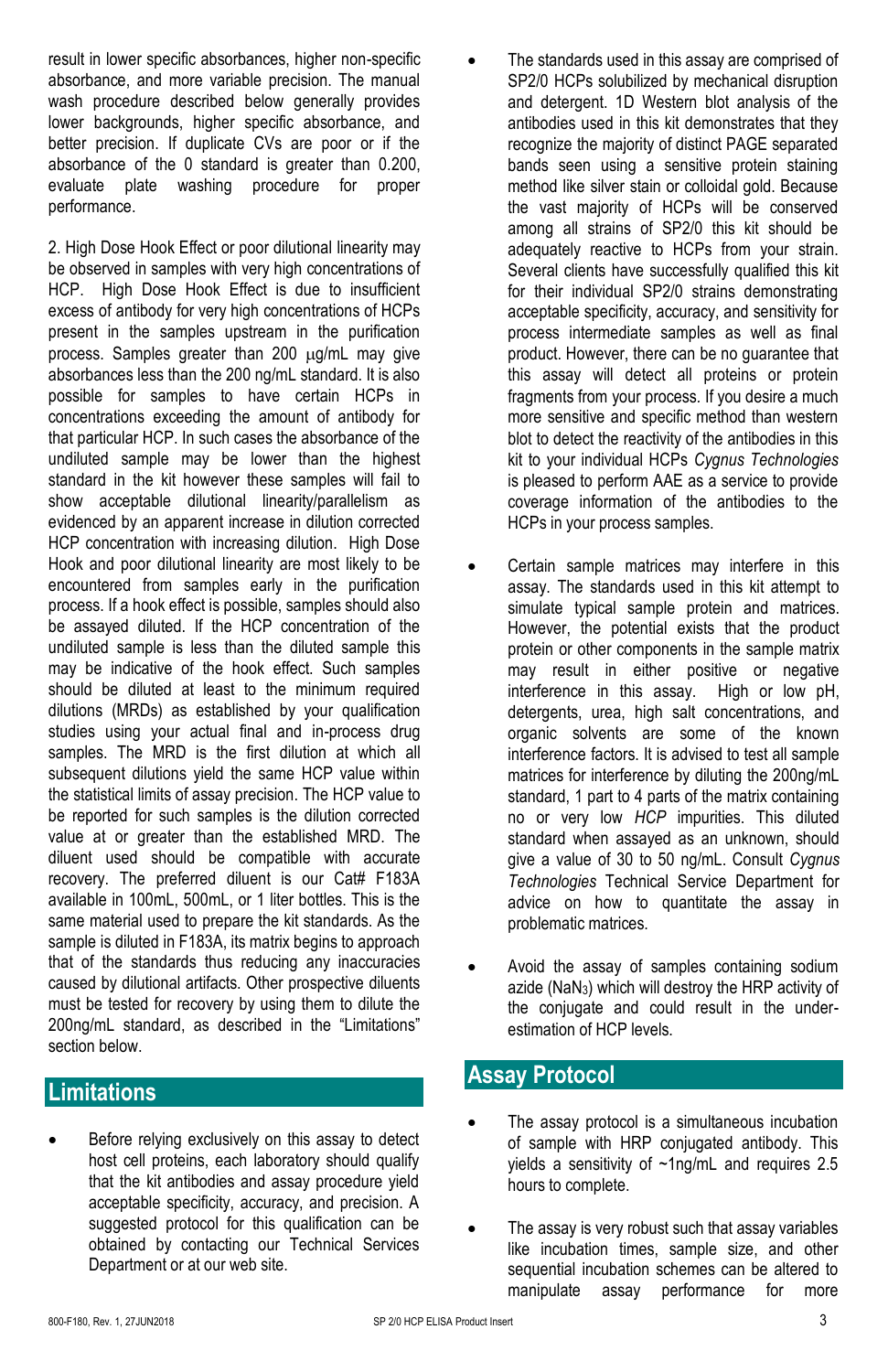sensitivity, increased upper analytical range, or reduced sample matrix interference. Before modifying the protocol from what is recommended, users are advised to contact our technical services for input on the best way to achieve your desired goals.

- The protocol specifies use of an approved orbital microtiter plate shaker for the immunological steps. These can be purchased from most laboratory supply companies. If you do not have such a device, it is possible to incubate the plate without shaking however it will be necessary to extend the immunological incubation step in the plate by about one hour in order to achieve comparable results to the routine protocols. **Do not shake during the 30-minute substrate incubation step as this may result in higher backgrounds and worse precision.**
- Bring all reagents to room temperature. Set-up plate spectrophotometer to read dual wavelength at 450nm for the test wavelength and ~650nm for the reference.
- Thorough washing is essential to proper performance of this assay. Automated plate washing systems or other vacuum aspiration devices are not recommended. The manual method described in the assay protocol is preferred for best precision, sensitivity and accuracy. A more detailed discussion of this procedure can be obtained from our Technical Services Department or on our web site. In addition, a video demonstration of proper plate washing technique is available in the 'Technical Help' section of our web site.
- All standards, controls, and samples should be assayed at least in duplicate.
- Maintain a repetitive timing sequence from well to well for all assay steps to ensure that all incubation times are the same for each well.
- Make a work list for each assay to identify the location of each standard, control, and sample.
- It is recommended that each laboratory assay appropriate quality control samples in each run to ensure that all reagents and procedures are correct. **You are strongly urged to make controls in your typical sample matrix using HCPs derived from your cell line. These controls can be aliquoted into single use vials and stored frozen for long-term stability.**
- If the substrate has a distinct blue color prior to the assay it may have been contaminated. If the absorbance of 100uL of substrate plus 100uL of

stop against a water blank is greater than 0.1 it may be necessary to obtain new substrate or the sensitivity of the assay may be compromised.

Strips should be read within 30 minutes after adding stop solution since color will fade over time.

#### **Assay Protocol**

**1. Pipette 50L of standards, controls and samples into wells indicated on work list.**

**2. Pipette 100L of anti-SP 2/0:HRP (#F181) into each well.**

**3. Cover & incubate on orbital shaker at 400 – 600 rpm for 2 hours at room temperature, 24°C ± 4C.**

**4. Dump contents of wells into waste. Blot and gently but firmly tap over absorbent paper to remove most of the residual liquid. Overly aggressive banging of the plate or use of vacuum aspiration devices in an attempt to remove all residual liquid is not necessary and may cause variable dissociation of antibody bound material resulting in lower residual ODs and worse precision. Fill wells generously to overflowing with diluted wash solution using a squirt bottle or by pipetting in ~350µL. Dump and tap again. Repeat for a total of 4 washes. Wipe off any liquid from the bottom outside of the microtiter wells as any residue can interfere in the reading step. Do not allow wash solution to remain in wells for longer than a few seconds. Do not allow wells to dry before adding substrate.** 

**5. Pipette 100L of TMB substrate (#F005).** 

**6. Incubate at room temperature for 30 minutes. DO NOT SHAKE.**

**7. Pipette 100L of Stop Solution (#F006).**

**8. Read absorbance at 450/650nm.**

## **Calculation of Results**

The standards may be used to construct a standard curve with values reported in ng/mL "total immunoreactive HCP equivalents" (See Limitations section above). This data reduction may be performed through computer methods using curve fitting routines such as point-to-point, cubic spline, or 4 parameter logistic fit. **Do not use linear regression analysis to interpolate values for samples as this may lead to significant inaccuracies!** Data may also be manually reduced by plotting the absorbance values of the standard on the yaxis versus concentration on the x-axis and drawing a smooth point-to-point line. Absorbances of samples are then interpolated from this standard curve.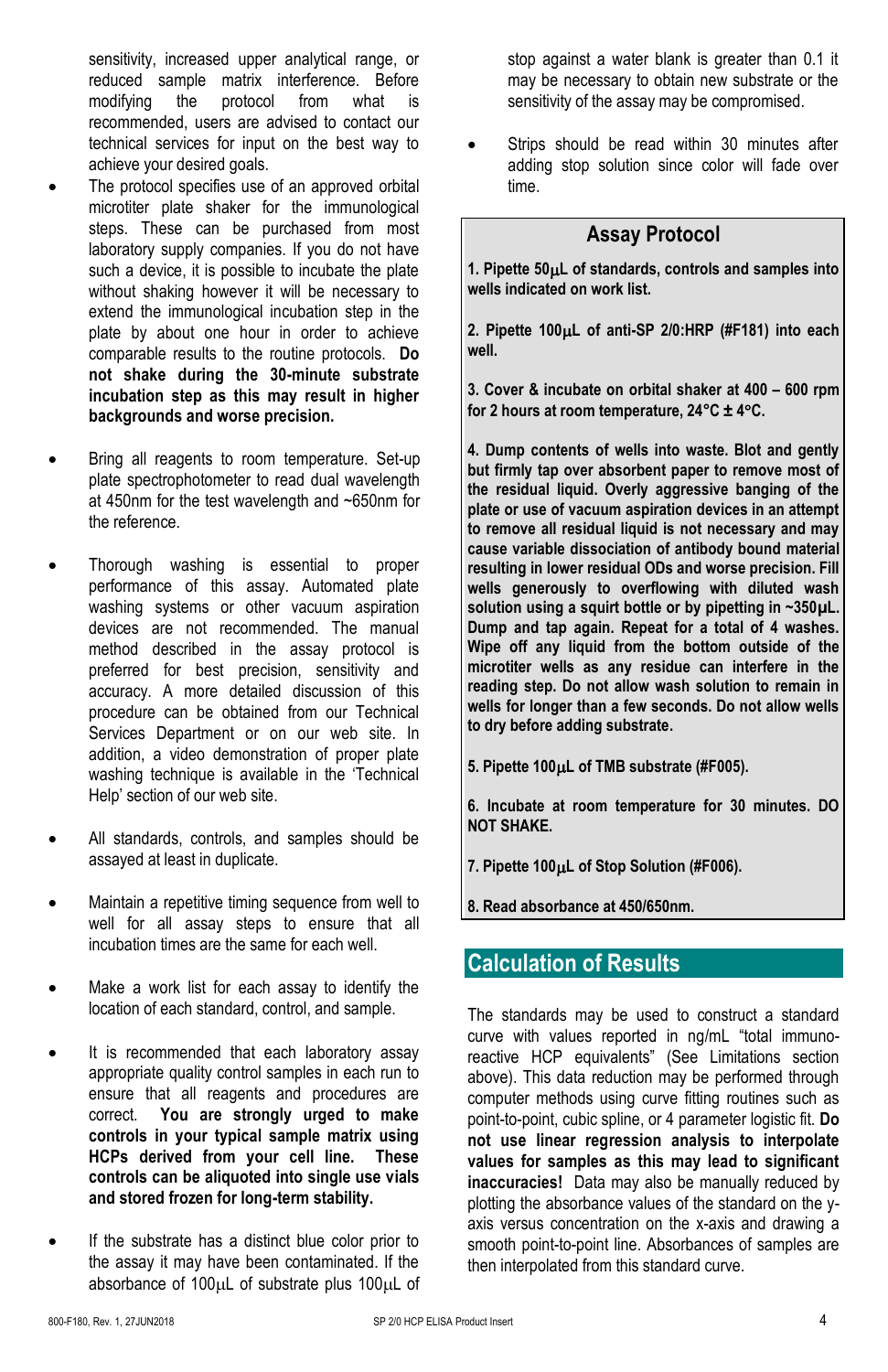## **Quality Control**

- Precision on duplicate samples should yield average % coefficients of variation of less than 10% for samples greater than 2 ng/mL and less than 200 ng/mL. CVs for samples less than 2 ng/mL may be greater than 10%.
- It is recommended that each laboratory assay appropriate quality control samples in each run to ensure that all reagents and procedures are correct.

#### **Example Data**

| Well #         | Contents | Abs.<br>at 450-<br>650 <sub>nm</sub> | Mean<br>Abs. |  |
|----------------|----------|--------------------------------------|--------------|--|
| A <sub>1</sub> | Zero Std | 0.000                                | 0.001        |  |
| Β1             | Zero Std | 0.002                                |              |  |
| C <sub>1</sub> | 2ng/mL   | 0.012                                | 0.017        |  |
| D1             | 2ng/mL   | 0.022                                |              |  |
| E1             | 8ng/mL   | 0.059                                | 0.056        |  |
| F1             | 8ng/mL   | 0.053                                |              |  |
| G1             | 25ng/mL  | 0.177                                | 0.174        |  |
| Η1             | 25ng/mL  | 0.170                                |              |  |
| A <sub>2</sub> | 75ng/mL  | 0.540                                |              |  |
| B2             | 75ng/mL  | 0.539                                | 0.540        |  |
| C <sub>2</sub> | 200ng/mL | 1.520                                | 1.501        |  |
| D <sub>2</sub> | 200ng/mL | 1.482                                |              |  |

## **Performance Characteristics**

*Cygnus Technologies* has qualified this assay by conventional criteria as indicated below. A more detailed copy of this "Qualification Summary" report can be obtained by request. This qualification is generic in nature and is intended to supplement but not replace certain user and product specific qualification and the qualification that should be performed by each laboratory. At a minimum each laboratory is urged to perform a spike and recovery study in their sample types. In addition, any of your samples types containing process derived HCPs within or above the analytical range of this assay should be evaluated for dilutional linearity to ensure that the assay is accurate and has sufficient antibody excess for your particular HCPs. Each laboratory and technician should also demonstrate competency in the assay by performing a precision study similar to that described below. A more detailed discussion of recommended user qualification protocols can be obtained by contacting our Technical Services Department or at our web site.

#### **Sensitivity**

The lower limit of detection (**LOD**) is defined as that concentration corresponding to a signal two standard deviations above the mean of the zero standard. LOD  $is$  ~1 ng/mL.

 The lower limit of quantitation (**LOQ**) is defined as the lowest concentration, where concentration coefficients of variation (CVs) are <20%. The LOQ is ~2 ng/mL.

#### **Precision**

Both intra (n=20 replicates) and inter-assay (n=5 assays) precision were determined on 3 pools with low (2ng/mL), medium (~25ng/mL), and high concentrations (~75ng/mL). The % CV is the standard deviation divided by the mean and multiplied by 100.

| Intra-assay   |               | Inter-assay |                |               |      |
|---------------|---------------|-------------|----------------|---------------|------|
| # of<br>tests | Mean<br>ng/mL | %CV         | # of<br>assays | Mean<br>ng/mL | %CV  |
| 20            | 2.0           | 15.6        |                | 2.0           | 19.1 |
| 20            | 25            | 1.6         |                | 25            | 5.4  |
| 20            | 75            | 1.8         |                | 75            | 6.3  |

#### **Specificity/Cross-Reactivity**

1D Western blot analysis against other cell lines of SP2/0 indicate that most of the proteins are conserved among all strains. Thus this assay should be useful for detecting HCP's from other SP2/0 cell lines. Each end user must qualify that this kit is adequately reactive and specific for their samples. 1D Western blot is highly orthogonal to ELISA and to non-specific protein staining methods such as silver stain or colloidal gold. As such, the lack of identity between silver stain and western blot does not necessarily mean there is no antibody to that protein or that the ELISA will not detect that protein. If you desire a much more sensitive and specific method than Western blot to detect the reactivity of the antibodies in this kit to your individual HCPs *Cygnus Technologies* is pleased to perform AAE as a service to provide coverage information of the antibodies to the HCPs in your process samples. This method has been shown to be much at least 100 fold more sensitive than Western blots in detecting antibody reactivity to individual HCPs. The same antibody as is used for both capture and HRP label can be purchased separately.

 Normal human IgG and mouse IgG were shown to be non-reactive in this assay at concentrations of <10mg/mL. You should evaluate components in your samples for positive interferences such as cross reactivity and non-specific binding.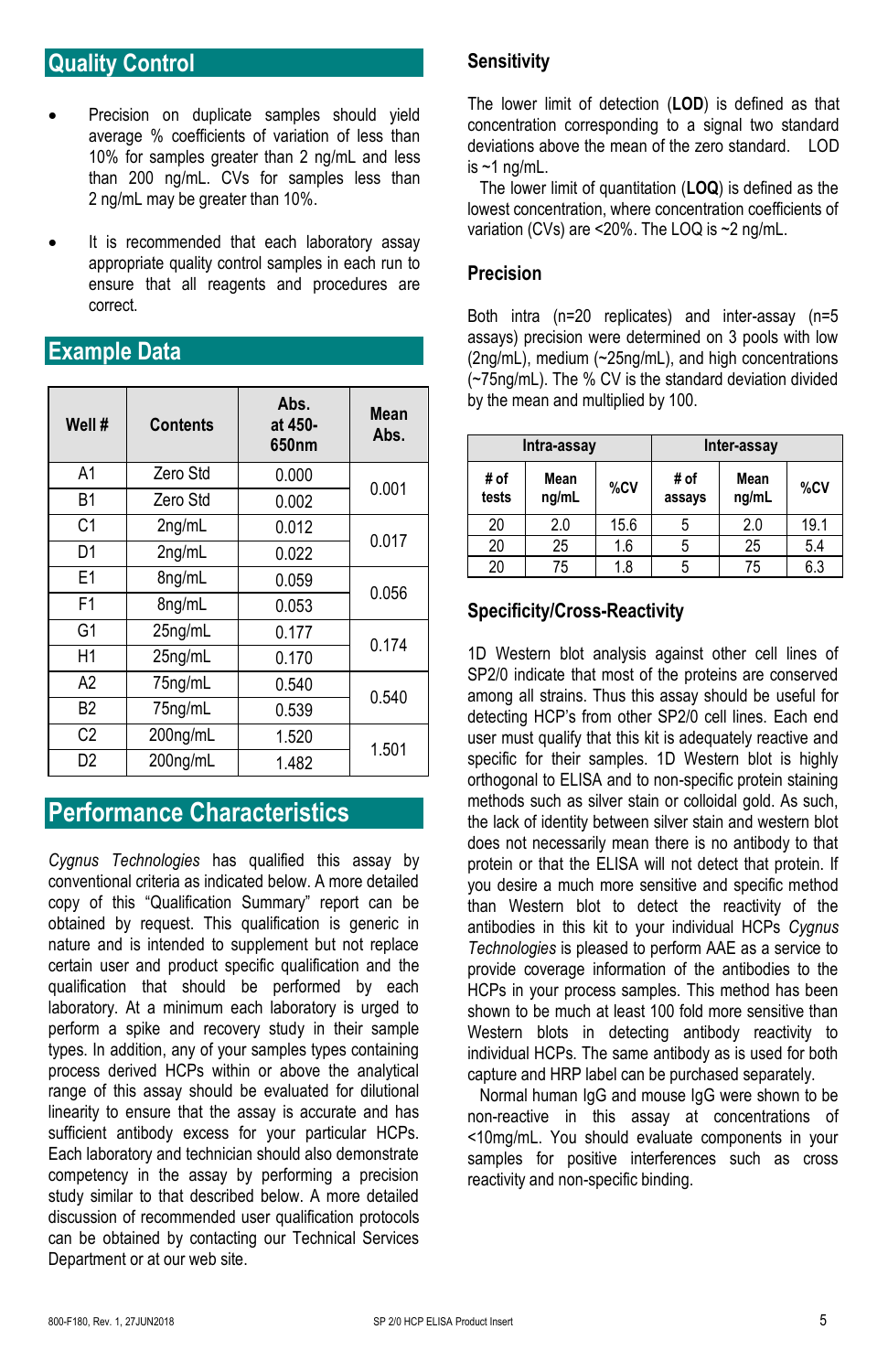#### **Recovery/Interference Studies**

Various buffer matrices have been evaluated by adding known amounts of SP2/0 HCP preparation used to make the standards in this kit. Because this assay is designed to minimize matrix interference most of these buffers yielded acceptable recovery defined as between 80-120%. While the standards used in this kit contain 4mg/mL normal human immunoglobulin, some product human IgG particularly at very high concentrations (>5mg/mL) may interfere in the accurate measurement of SP2/0 HCP's. In general extremes in pH (<5.0 and >8.5), high salt concentration, and certain detergents can cause under-recovery. Each user should verify that their sample matrices yield accurate recovery. Such an experiment can be performed, by diluting the 200ng/mL standard provided with this kit, into the sample matrix in question as previously described in the "Limitations" section.

#### **Hook Capacity**

Increasing concentrations of HCPs > 200 ng/mL were assayed as unknowns. The hook capacity, defined as that concentration which will give an absorbance reading less than the 200 ng/mL standard was >200 ug/mL.

## **Ordering Information/ Customer Service**

*Cygnus Technologies* also offers kits for the extraction and detection of CHO Host Cell DNA. The following kits are available:

• Residual Host Cell DNA extraction:

Cat # D100W, DNA Extraction Kit in 96 deep well plate Cat # D100T, DNA Extraction Kit in microfuge tubes

To place an order or to obtain additional product information contact *Cygnus Technologies*:

**\_\_\_\_\_\_\_\_\_\_\_\_\_\_\_\_\_\_\_\_\_\_\_\_\_\_\_\_\_\_\_\_\_\_\_\_\_\_\_\_\_\_\_\_\_**

#### [www.cygnustechnologies.com](http://www.cygnustechnologies.com/)

Cygnus Technologies, LLC 4332 Southport Supply Rd. SE Southport, NC 28461 USA Tel: 910-454-9442 Fax: 910-454-9443 Email[: techsupport@cygnustechnologies.com](mailto:techsupport@cygnustechnologies.com)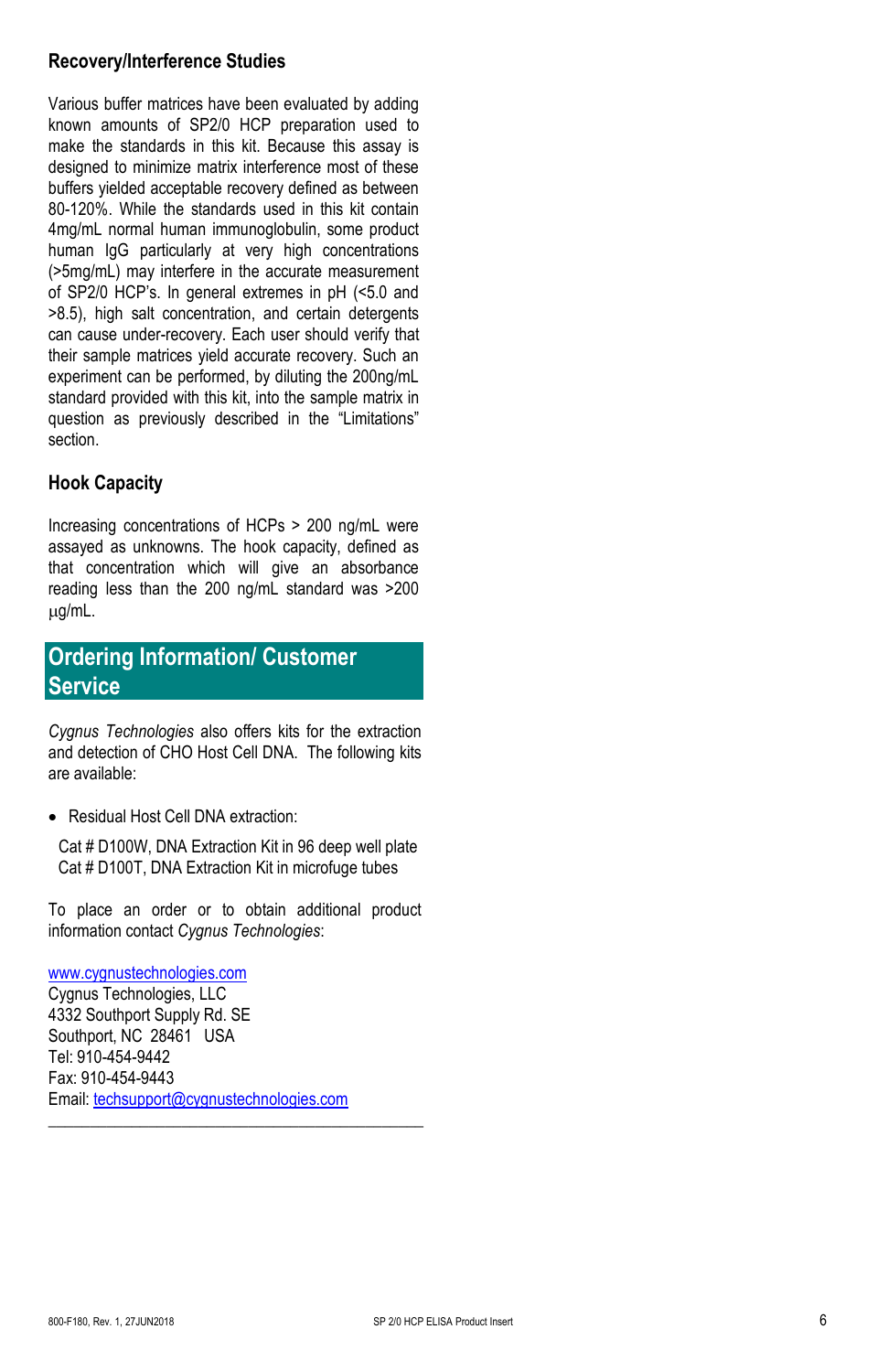